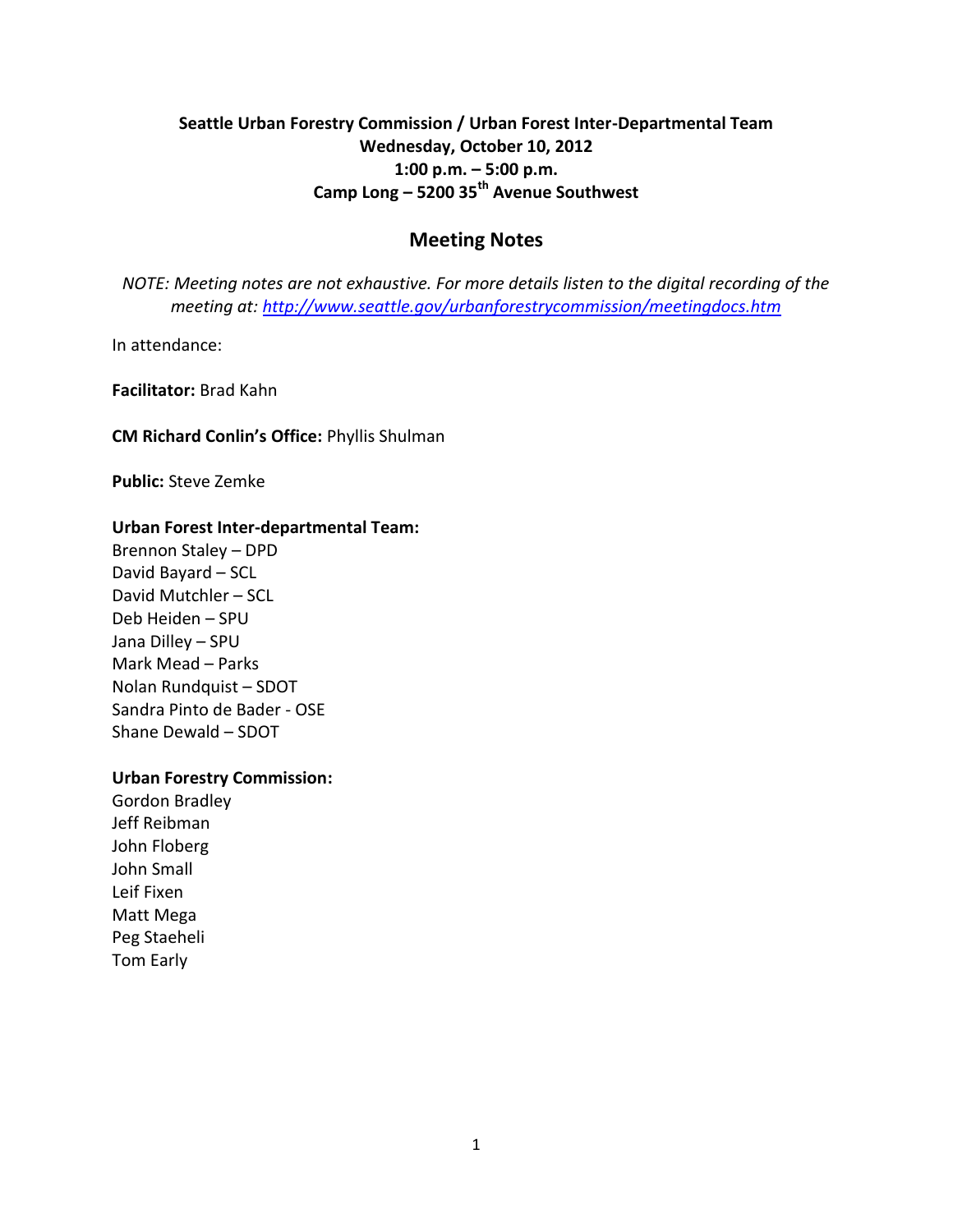#### **Welcome**

Matt Mega and Sandra Pinto de Bader welcomed meeting participants.

#### **Overview of the Day**

Brad Kahn talked about the purpose of the meeting: for the Urban Forestry Commission and the Urban Forest Interdepartmental Team to continue to network and build rapport and for both groups to work together on outreach and engagement efforts to solve urban forestry challenges

As we move through the different sections of the meeting, pay attention to any jargon terms we are using that might make it challenging for the public to understand what we are talking about. Write these jargon terms (urban forest speak) on a post-it note and post them all on the wall.

#### **Introductions**

Meeting participants introduced themselves, who they work for, and what their favorite place in Seattle is and why.

### **Small Team Activity #1: Develop "Problem and Tagline"**

- Organize the group into 4-person teams.
- Each team identifies one problem associated with Seattle's urban forest and develops a tagline that is related to the problem.
- Teams write the problem and tagline on a flipchart.

#### Group 1

Problem: Public disconnect with the value of the urban forest Tag line: Put down roots in Seattle! Trees hug people.

Group 2 Problem: Plant more trees (conifers in particular) Tag line: Do U dig Doug? I dig Doug. Dig Doug 2013.

Group 3

Problem: Not recognizing the benefits of trees Tag line:

- Keep them up. They won't let you down.
- How do I love tree? Let me count the ways….

Group 4

Problem: Removal or large trees Tag line: Size Matters

### **Group Discussion: Select Problem and Tagline**

• Each team presents its problem and tagline to the whole group.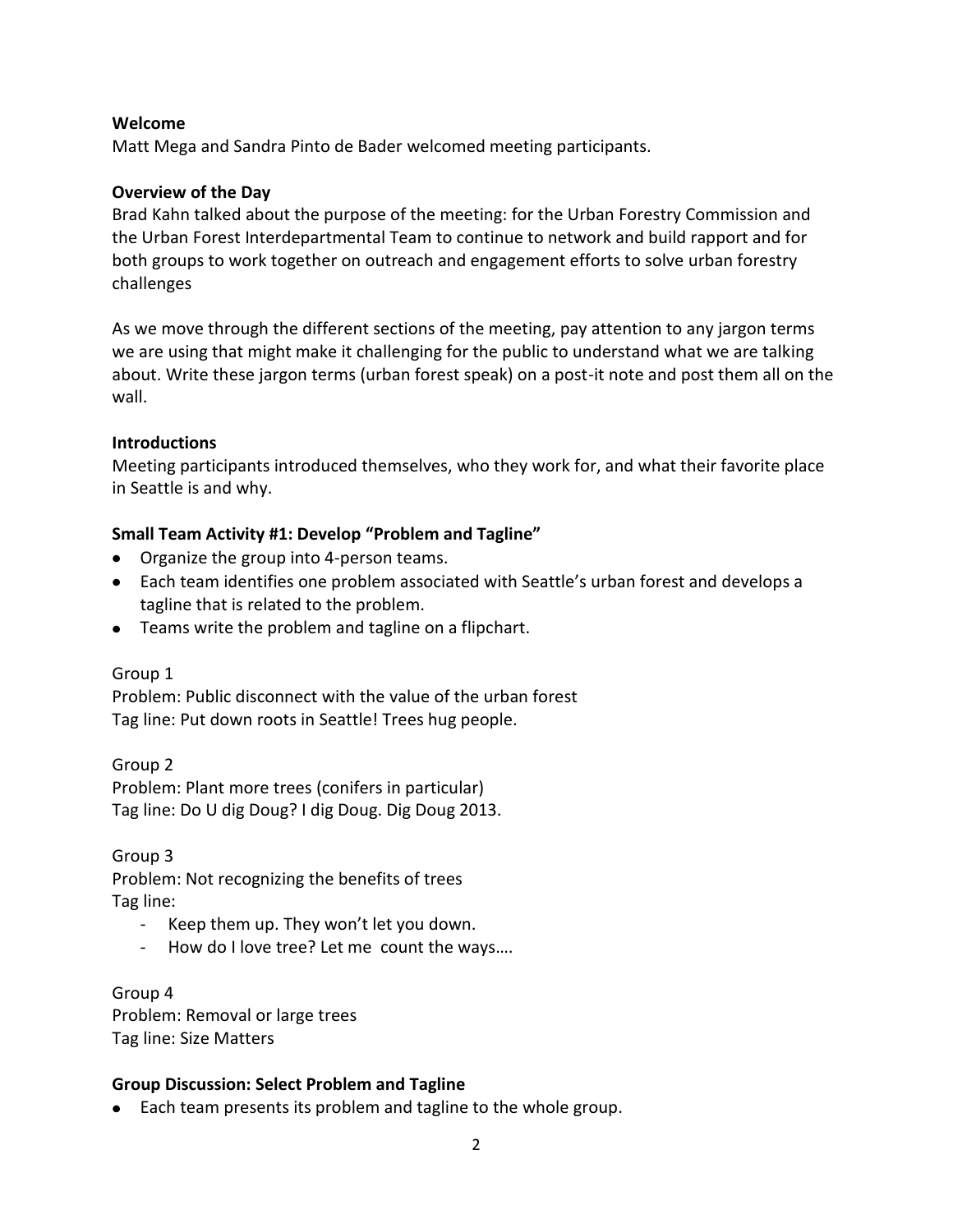Group members are given one "vote" to select their favorite outreach campaign by placing a dot on the corresponding flip chart.

**Group 1 –** Put down roots in Seattle – 6 votes

**Group 2 –** Dig Doug – 3 votes

**Group 3 –** Keep them up, they won't let you down. How do I love tree? Let me count the ways – 2 votes

**Group 4 –** Size Matters – 8 votes

Winner: Size Matters tag line

### **Break**

### **Small Team Activity #2: Develop "Outreach Campaign"**

- Organize the group into different 4-person teams.
- Use the selected problem and tagline as the starting point to develop an outreach campaign.
- The outreach campaign will include the following elements:
	- o Target audience for outreach activities
	- o Desired actions you want people to take
	- o Outreach activities used to reach people
- Note: You do not need to try to reach every person in Seattle. Be specific about audience.
- **•** Teams write the outreach campaign on a flipchart.

### Group 1

Target audience:

- Citywide
	- o Neighborhoods with large trees (preservation)
	- o Bigger lots (preservation and planting)
	- o Industrial areas (planting)

Call to action:

- Nurture nature

Outreach activities:

- Homeowners:
	- o Tree preservation:
		- Award:
			- SPU water saver
			- Tree of the block
			- Years in business
	- o Planting:
		- reLeaf program
		- **Daly big tree**
		- **Coupons big tree**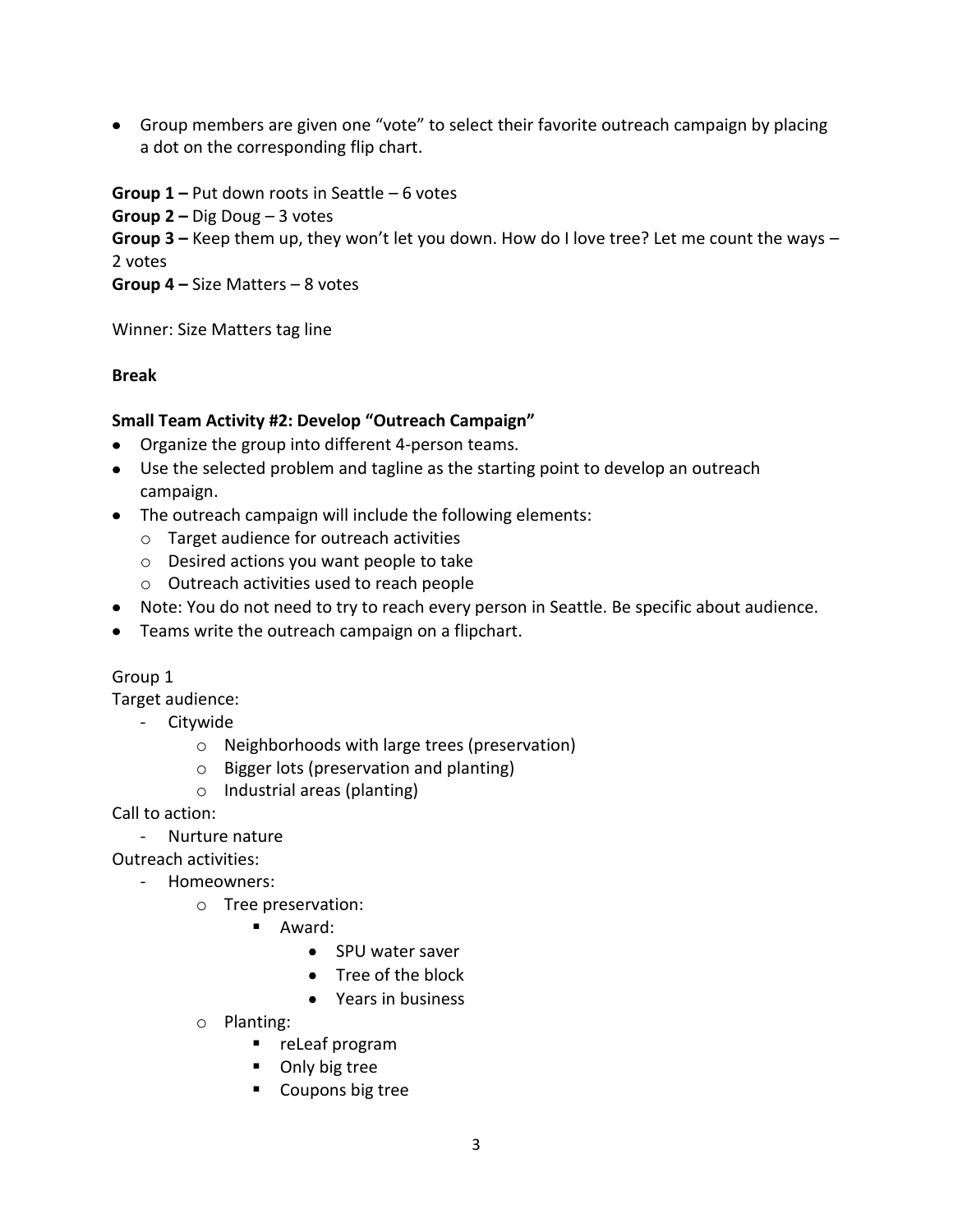- Commercial:
	- o Fee in lieu
	- o Site score for businesses
- Industrial:
	- o Air quality
	- o Conservation easement
	- o Grandfathered for removal
	- o Under development

## Group 2

Target audience:

- Property owners with large lots
- Property owners of neighboring large lots with large trees

Call to action:

- Save their large trees
- Take care of large trees
- Plant large trees

Outreach activities

- 1. Create a Seattle book of records: promote it among real estate companies; chamber of commerce sponsored, gold star developers
- 2. Award/recognition of actions
- 3. Community-based heritage tree program
- 4. Poster and t-shirt campaign
- 5. Photo/essay contest
- 6. Public art:
	- Temporary large trees that travel around the city and are placed in locations that have no large trees
	- Project the image of a large tree onto a building
	- Project a holographic image of a removed tree on the place it was removed
	- Participate in the Solstice parade with a protected tree

### Group 3

Target audience:

- Private residents
	- o New homeowners
	- o Ownership transitions

Call to action:

- Don't cut trees down!

Outreach activities:

- Part of real estate information packet
- Utilities bill information
- Backyard wildlife program
- Letter from Mayor thanks!
- Tree angel program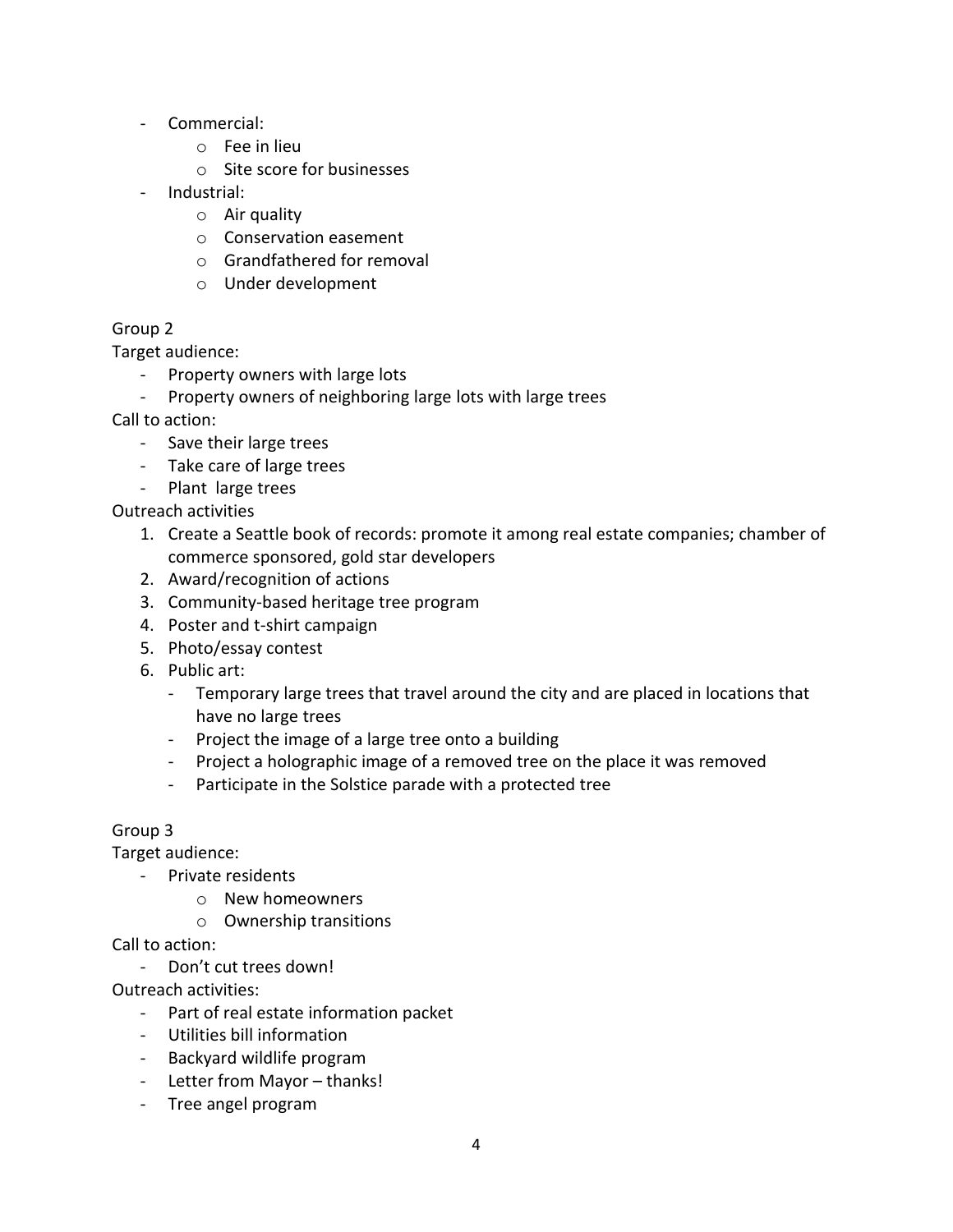- Bus ad (targeted by neighborhood)
- Big tree walk/hunt
- Front/back t-shirts with tag line
- Schools classroom science
- i-Tree tools on big trees

## Group 4

Target audience:

- Home buyers
	- o Trees add value
	- o Fear not!

Call to action:

- Save big trees

Outreach activities:

- 1. New account package information (SPU/SCL)
	- a. Bumper sticker
	- b. Resource list
	- c. Myth busters
	- d. Root conflicts
- 2. Educate realtors and developers
- 3. Series of  $2^{nd}$  slogans on bumper stickers (under Size Matters, such as 'save the big trees')
- 4. Farmers markets/gardeners
- 5. T-shirt/bumper stickers/hats/parade canons
- 6. Fair ride with swings and information plus free/discounted trees

### **Group Discussion: Select Outreach Campaign**

- Each team presents its outreach campaign to the whole group.
- Group members are given one "vote" to select their favorite outreach campaign by placing a dot on the corresponding flip chart.

**Group 1 –** Nurture nature – 3 votes

- **Group 2 –** Large lots 5 votes
- **Group 3 –** Tree angels 2 votes
- **Group 4 –** Bumper sticker 7 votes

Winner: Bumper sticker campaign

### **Reflections on the day**

- Review Urban Forest Speak and alternatives.
- Describe the outreach campaign to someone not in the room.